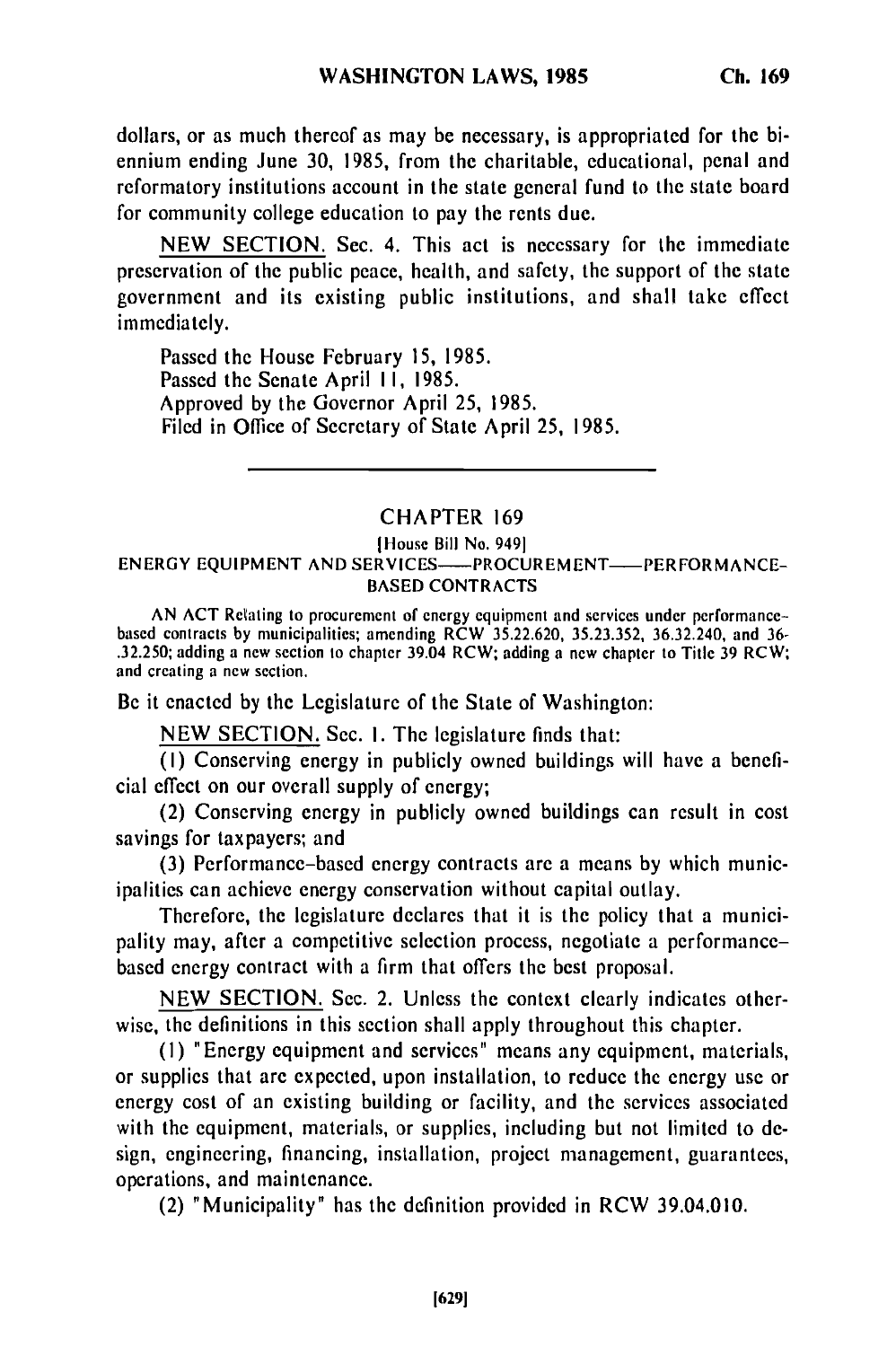**(3)** "Performance-based contract" means one or more contracts for energy equipment and services between a municipality and any other persons or entities, if the payment obligation for each year under the contract, including the year of installation, is either: (a) Set as a percentage of the annual energy cost savings attributable under the contract to the energy equipment and services; or (b) guaranteed by the other persons or entities to be less than the annual energy cost savings attributable under the contract to the energy equipment and services. Such guarantee shall be, at the option of the municipality, a bond or insurance policy, or some other guarantee determined sufficient by the municipality to provide a level of assurance similar to the level provided by a bond or insurance policy.

NEW SECTION. Sec. 3. (1) Each municipality shall publish in advance its requirements to procure energy equipment and services under a performance-based contract. The announcement shall state concisely the scope and nature of the equipment and services for which a performancebased contract is required, and shall encourage firms to submit proposals to meet these requirements.

(2) The municipality may negotiate a fair and reasonable performance-based contract with the firm that is identified, based on the criteria that is established by the municipality, to be the firm that submits the best proposal.

(3) If the municipality is unable to negotiate a satisfactory contract with the firm that submits the best proposal, negotiations with that firm shall be formally terminated and the municipality may select another firm in accordance with this section and continue negotiation until a performance-based contract is reached or the selection process is terminated.

NEW SECTION. Sec. 4. If a municipality chooses, by resolution or other appropriate mechanism, to negotiate a performance-based contract under this chapter, no otherwise applicable statutory procurement requirement applies.

NEW SECTION. Sec. 5. A new section is added to chapter 39.04 RCW to read as follows:

This chapter shall not apply to performance-based contracts, as defined in section 2(3) of this act, that are negotiated under chapter 39.— RCW (sections 2 through 4 of this act).

Sec. 6. Section **1,** chapter 56, Laws of 1975 Ist ex. sess. as amended by section 1, chapter 89, Laws of 1979 ex. sess. and RCW 35.22.620 are each amended to read as follows:

**(I)** Any public work or improvement of a first class city shall be done by contract pursuant to public notice and call for competitive bids, whenever the estimated cost of such work or improvement, including the cost of materials, supplies, and equipment will exceed the sum of ten thousand dollars: PROVIDED, That whenever this public work or improvement is for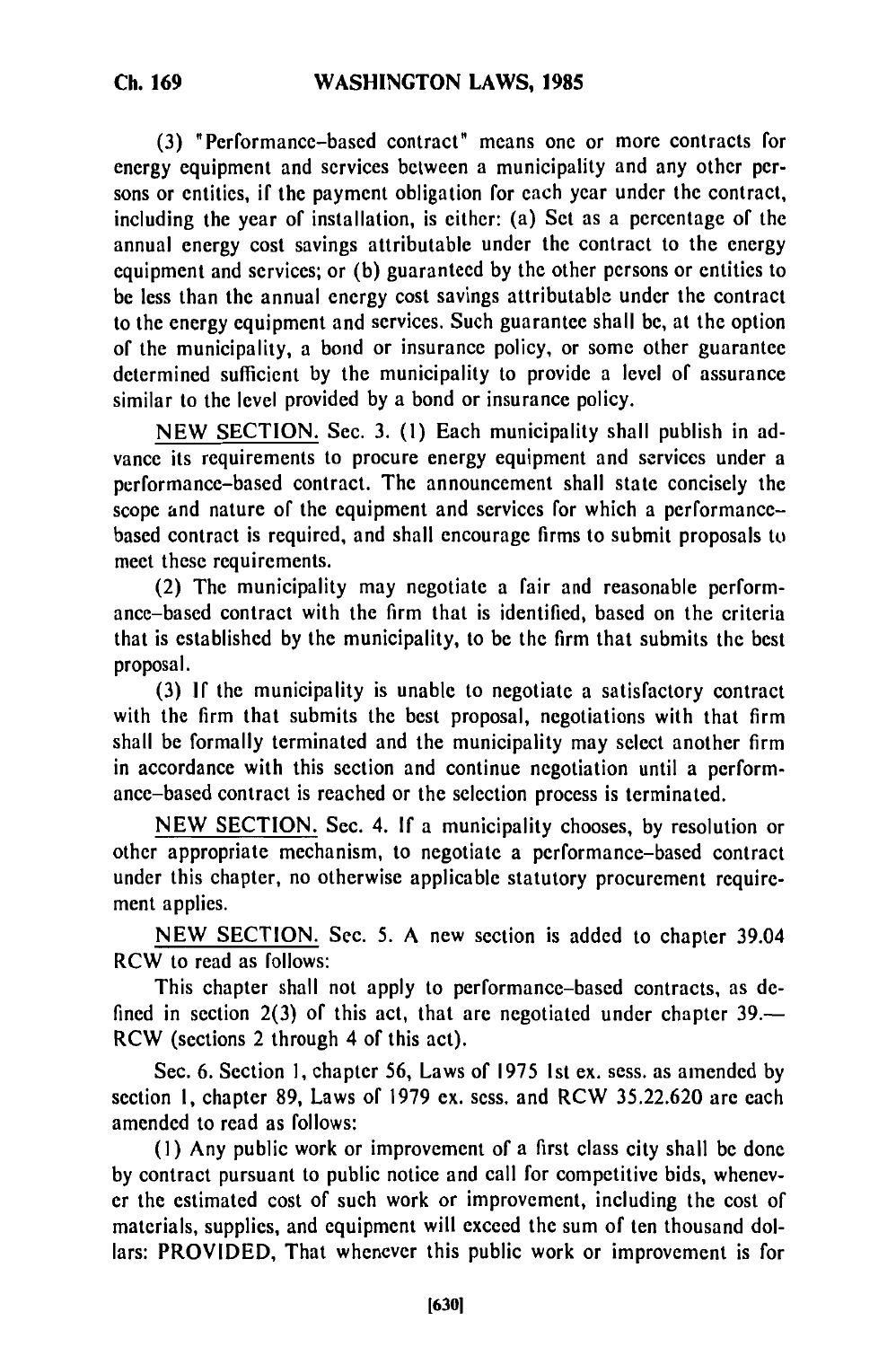construction of water mains, such sum shall be fifteen thousand dollars. When any emergency shall require the immediate execution of such public work, upon the finding of the existence of such emergency by the authority having power to direct such public work to be done and duly entered of record, publication of description and estimate may be made within seven days after the commencement of the work.

(2) In addition to the procedures of subsection **(1)** of this section, a first class city may use a small works roster and award contracts under this subsection for contracts of thirty thousand dollars or less.

(a) The city may maintain a small works roster comprised of all contractors who have requested to be on the roster and are, where required by law, properly licensed or registered to perform such work in this state.

(b) Whenever work is done by contract, the estimated cost of which is thirty thousand dollars or less, and the city uses the small works roster, the city shall invite proposals from all appropriate contractors on the small works roster; PROVIDED, That whenever possible, the city shall invite at least one proposal from a minority contractor who shall otherwise qualify under this section. Such invitation shall include an estimate of the scope and nature of the work to be performed, and materials and equipment to be furnished.

(c) When awarding such a contract for work, the estimated cost of which is thirty thousand dollars or less, the city shall award the contract to the contractor submitting the lowest responsible bid.

(3) This section does not apply to performance-based contracts, as defined in section 2(3) of this **1985** act, that are negotiated under chapter  $39.$  RCW (sections 2 through 4 of this 1985 act).

Sec. 7. Section 35.23.352, chapter 7, Laws of 1965 as last amended by section 2, chapter 89, Laws of 1979 ex. sess. and RCW 35.23.352 are each amended to read as follows:

**(1)** Any second or third class city or any town may construct any public work or improvement by contract or day labor without calling for bids therefor whenever the estimated cost of such work or improvement, including cost of materials, supplies and equipment will not exceed the sum of fifteen thousand dollars. Whenever the cost of such public work or improvement, including materials, supplies and equipment, will exceed fifteen thousand dollars, the same shall be done by contract. All such contracts shall be let at public bidding upon posting notice calling for sealed bids upon the work. Such notice thereof shall be posted in a public place in the city or town and by publication in the official newspaper once each week for two consecutive weeks before the date fixed for opening the bids. The notice shall generally state the nature of the work to be done that plans and specifications therefor shall then be on file in the city or town hall for public inspections, and require that bids be sealed and filed with the council or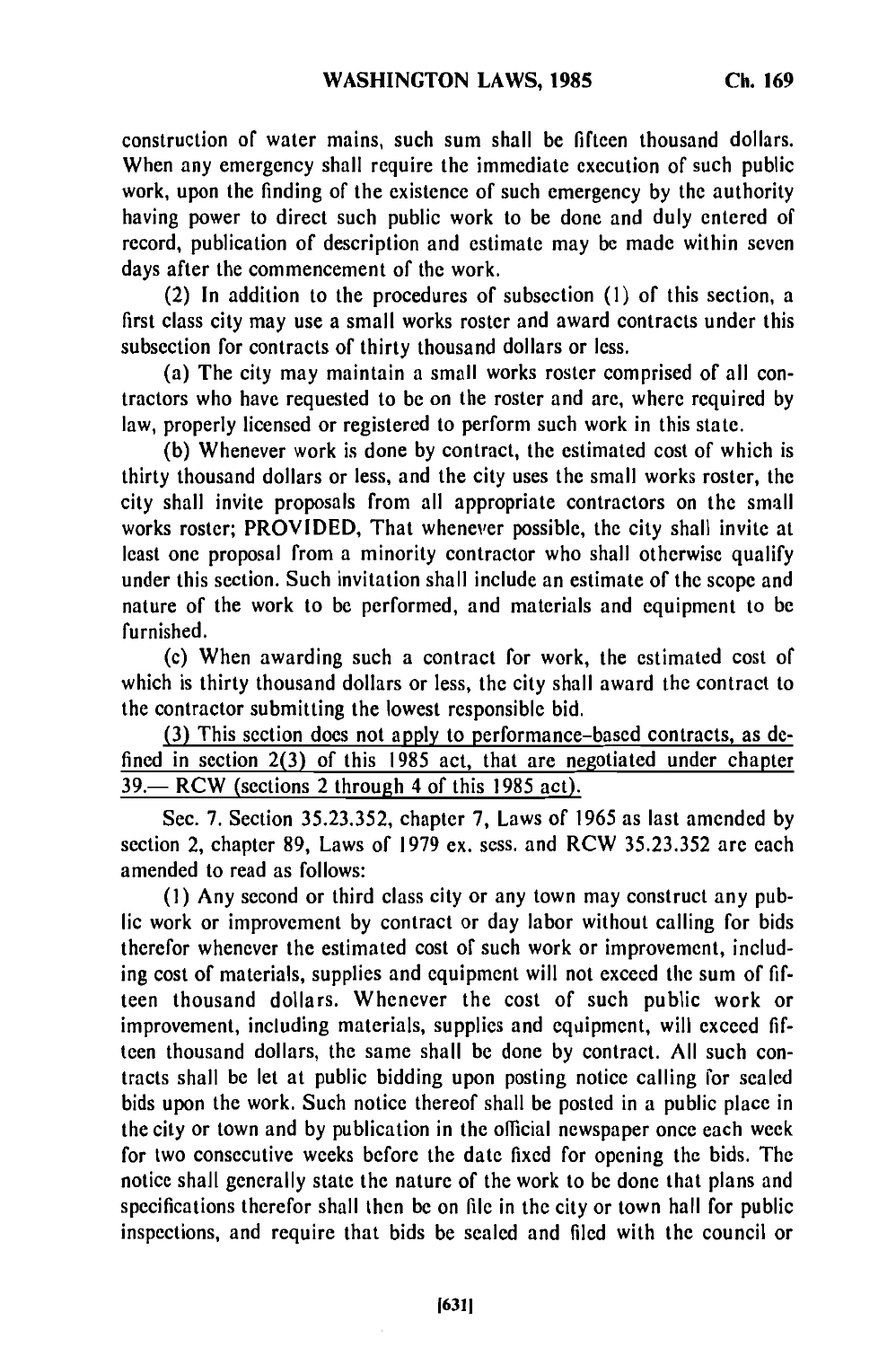commission within the time specified therein. Each bid shall be accompanied by a bid proposal deposit in the form of a cashier's check, postal money order, or surety bond to the council or commission for a sum of not less than five percent of the amount of the bid, and no bid shall be considered unless accompanied by such bid proposal deposit. **If** there is no official newspaper the notice shall be published in a newspaper published or of general circulation in the city or town. The council or commission of the city or town shall let the contract to the lowest responsible bidder or shall have power by resolution to reject any or all bids and to make further calls for bids in the same manner as the original call. When the contract is let then all bid proposal deposits shall be returned to the bidders except that of the successful bidder which shall be retained until a contract is entered into and a bond to perform the work furnished, with surety satisfactory to the council or commission, in the full amount of the contract price. **If** the bidder fails to enter into the contract in accordance with his bid and furnish such bond within ten days from the date at which he is notified that he is the successful bidder, the check or postal money order and the amount thereof shall be forfeited to the council or commission or the council or commission shall recover the amount of the surety bond. **If** no bid is received on the first call the council or commission may readvertise and make a second call, or may enter into a contract without any further call or may purchase the supplies, material or equipment and perform such work or improvement by day labor.

(2) In addition to the procedures of subsection **(1)** of this section, a second or third class city or a town may use a small works roster and award contracts under this subsection for contracts of twenty thousand dollars or less.

(a) The city or town may maintain a small works roster comprised of all contractors who have requested to **be** on the roster and are, where required by law, properly licensed or registered to perform such work in this state.

(b) Whenever work is done by contract, the estimated cost of which is twenty thousand dollars or less, and the city uses the small works roster, the city or town shall invite proposals from all appropriate contractors on the small works roster: PROVIDED, That whenever possible, the city or town shall invite at least one proposal from a minority contractor who shall otherwise qualify under this section. Such invitation shall include an estimate of the scope and nature of the work to be performed, and materials and equipment to be furnished.

(c) When awarding such a contract for work, the estimated cost of which is twenty thousand dollars or less, the city or town shall award the contract to the contractor submitting the lowest responsible bid.

(3) Any purchase of supplies, material, equipment or services other than professional services, except for public work or improvement, where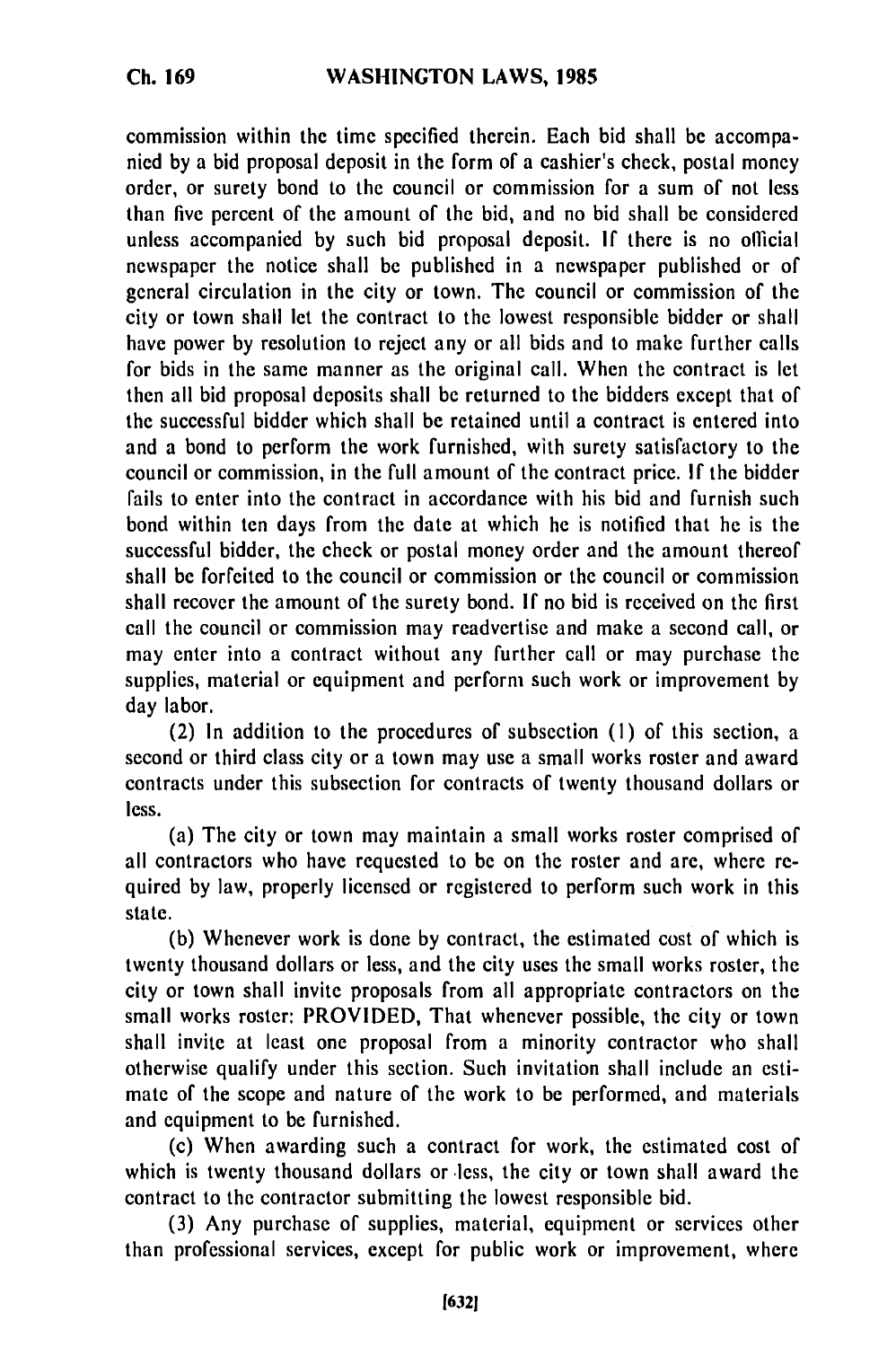the cost thereof exceeds two thousand dollars shall be made upon call for bids: PROVIDED, That the limitations herein shall not apply to any purchases of materials at auctions conducted by the government of the United States, any agency thereof or by the state of Washington or a political subdivision thereof.

(4) Bids shall be called annually and at a time and in the manner prescribed by ordinance for the publication in a newspaper published or of general circulation in the city or town of all notices or newspaper publications required by law. The contract shall be awarded to the lowest responsible bidder.

(5) For advertisement and competitive bidding to be dispensed with as to purchases between two thousand and four thousand dollars, the city legislative authority must authorize by resolution a procedure for securing telephone and/or written quotations from enough vendors to assure establishment of a competitive price and for awarding such contracts for purchase of materials, equipment, or services to the lowest responsible bidder. Immediately after the award is made, the bid quotations obtained shall be recorded and open to public inspection and shall be available by telephone inquiry.

(6) This section does not apply to performance-based contracts, as defined in section 2(3) of this 1985 act, that are negotiated under chapter **39.-** RCW (sections 2 through 4 of this 1985 act).

Sec. 8. Section 36.32.240, chapter 4, Laws of 1963 as last amended by section 77, chapter 3, Laws of 1983 and RCW 36.32.240 are each amended to read as follows:

In any county the board of county commissioners may by resolution establish a county purchasing department and thereafter such department shall contract on a competitive basis for all public works and purchase or lease on a competitive basis all supplies, materials, and equipment, for all departments of the county, exclusive of the county hospital, pursuant to the provisions hereof and under such rules as the board shall by resolution adopt, except for such contracts and purchases as shall be made pursuant to RCW 36.77.065, 36.77.070 and 36.82.130, and except for such contracts and purchases for the printing of election ballots, voting machine labels and all other election material containing the names of candidates and ballot titles, and performance-based contracts as defined in section 2(3) of this 1985 act, that are negotiated under chapter 39.— RCW (sections 2 through 4 of this 1985 act): PROVIDED, That in all class AA or class A counties or in any county of the first class it shall be mandatory that a purchasing department be established.

Sec. 9. Section 36.32.250, chapter 4, Laws of 1963 as last amended by section 1, chapter 267, Laws of 1977 ex. sess. and RCW 36.32.250 are each amended to read as follows: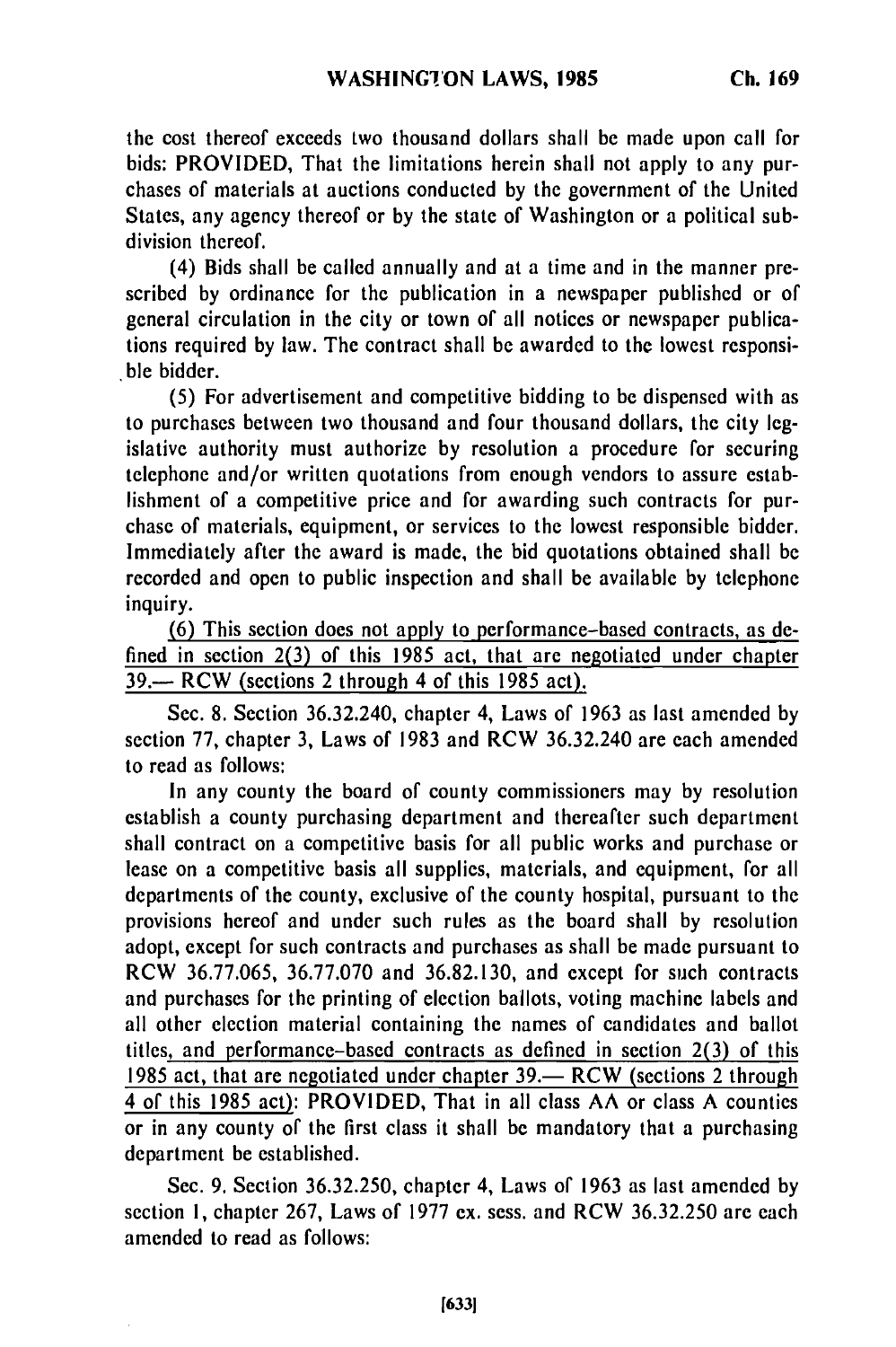No contract, lease or purchase shall be entered into by the county legislative authority or by any elected or appointed officer of such county until after bids have been submitted to the county legislative authority upon specifications therefor. Such specifications shall be in writing and shall be filed with the clerk of the county legislative authority for public inspection, and an advertisement thereof stating the date after which bids will not be received, the character of the work to be done, or material, equipment, or service to be purchased, and that specifications therefor may be seen at the office of the clerk of the county legislative authority, shall be published in the county official newspaper: PROVIDED, That advertisements for public works contracts for construction, alteration, repair, or improvement of public facilities shall be additionally published in a legal newspaper of general circulation in or as near as possible to that part of the county in which such work is to be done: AND PROVIDED FURTHER, That if the county official newspaper is a newspaper of general circulation covering at least forty percent of the residences in that part of the county in which such public works are to be done publication of an advertisement of the applicable specifications in the county official newspaper only shall be sufficient. Such advertisements shall be published at least once in each week for two consecutive weeks prior to the last date upon which bids will be received and as many additional publications as shall be determined by the county legislative authority. The bids shall be in writing, shall be filed with the clerk, shall be opened and read in public at a meeting of the county legislative authority on the date named therefor in said advertisements, and after being opened, shall be filed for public inspection. No bid shall be considered for public work unless it is accompanied by a bid deposit in the form of a surety bond, postal money order, cash, cashier's check, or certified check in an amount equal to five percent of the amount of the bid proposed. The contract for the public work, lease or purchase shall be awarded to the lowest responsible bidder; taking into consideration the quality of the articles or equipment to be purchased or leased. Any or all bids may be rejected for good cause. The county legislative authority shall require from the successful bidder for such public work a contractor's bond in the amount and with the conditions imposed by law. Should the bidder to whom the contract is awarded fail to enter into the contract and furnish the contractor's bond as required within ten days after notice of the award, exclusive of the day of notice, the amount of the bid deposit shall be forfeited to the county and the contract awarded to the next lowest and best bidder. The bid deposit of all unsuccessful bidders shall be returned after the contract is awarded and the required contractor's bond given by the successful bidder is accepted by the county legislative authority. In the letting of any contract, lease or purchase involving less than three thousand five hundred dollars, advertisement and competitive bidding may be dispensed with on order of the county legislative